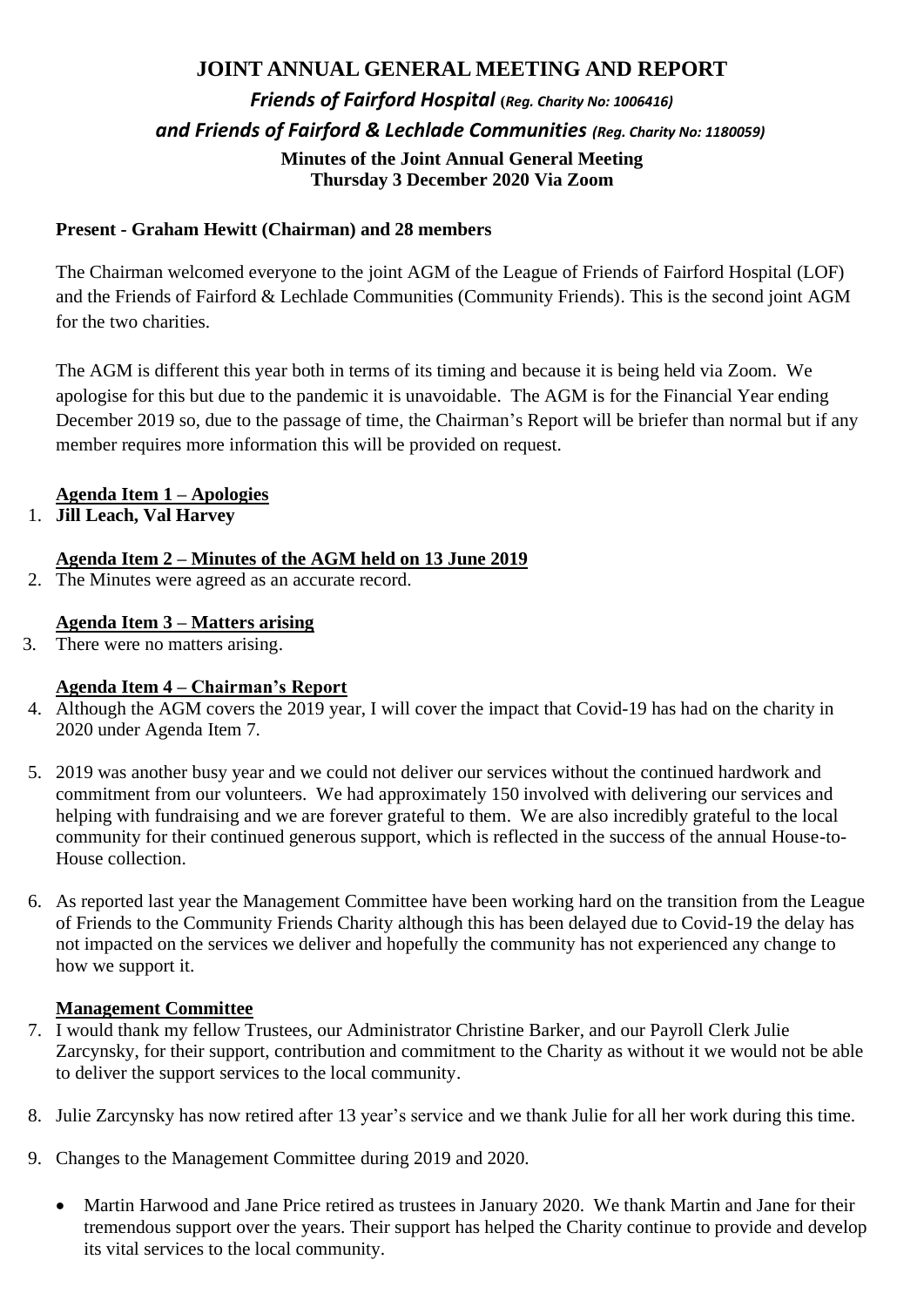• Mitchell Watkins and John Read joined us as trustees in October 2020. Their skills, enthusiasm and local knowledge will be a great asset to us, and the Management Committee look forward to working with them.

# **Fund raising**

- 10. The following events/activities raised close to £40,000 in 2019.
	- **Charity Shop** contributed nearly £12100.
	- **House-to-House 2019 –** raised £20291 in 2019 (including Gift Aid). This was done under the banner of our new name and it was over £1000 better than the previous year. The result shows the tremendous support we have in the community. This success is only achieved through the tireless efforts of all our town and village co-ordinators and collectors who deliver and collect to over 5000 households within the local community. We have over 100 collectors and we are eternally grateful to them. Our thanks also to Christine Barker who co-ordinates the logistics of this major fund-raiser.
	- **Khushi's** curry night raised £602. Thanks go to Muj and his team for an enjoyable evening.
	- **Cheese and Wine evening** raised £1448. Our thanks to Gavin and Caroline MacEchern for hosting the evening and for their generous donation.
	- **Jazz Swing Band Picnic** raised £1500. Our thanks go to Earl St Aldwyn for letting us use the gardens at Mill House and to Maureen Trudgill and her team who organised this event.
	- **Colosseo's Italian Night -** raised £749.
	- **November Bazaar -** The Christmas Bazaar and raffle raised approximately £1,700, which was another excellent result. Our thanks to the volunteers, who organised this event. We also thank the local businesses that donate the many prizes for our raffle.
	- **100 Club -** raised £682.
	- **Website donations** Not an event as such but to report that we received £744 through the Virgin Money Giving page on the website.

### **Community services**

- 11. **Home Nursing Team** In 2019 they had 28 new patients, most of those were nursed until the end of their lives. The others were either admitted to hospital or hospice, taken over by a Continuing Health Care (CHC) funded agency or discharged when care was no longer needed. Referrals come from District Nurses, Frailty team nurses and the Prospect Hospice team.
- 12. They made approximately 270 visits working over 700 hours, with a mixture of morning visits for personal care, sits to relieve carers and 9-hour night care sessions. Sometimes the care is shared with the Prospect Hospice at Home team, Longfield Hospice and CHC funded agencies. This usually works well with our nurses doing as much as possible.
- 13. Celia Kennedy, our Clinical Nurse Manager, continues to have monthly meetings with Sue Ryder, Longfield, Great Oaks and Camden Home nursing managers, where support for each other is provided and updates on palliative care issues are discussed.
- 14. Nursing Team meetings are generally held at Christine Benzie's house. These are well supported by all our nurses and the District Nurses, Frailty Nurses and Prospect Hospice Nurses sometime attend. The Team continue to keep up to date with training either online, during the meetings or at The Prospect and Longfield Hospices.
- 15. We have an excellent team of very committed and loyal nurses and as always, I would like to say how grateful we are for the excellent care they give to the patients. Questionnaires are sent to all patients or carers following care and the Team always receive wonderful comments about the care they have received.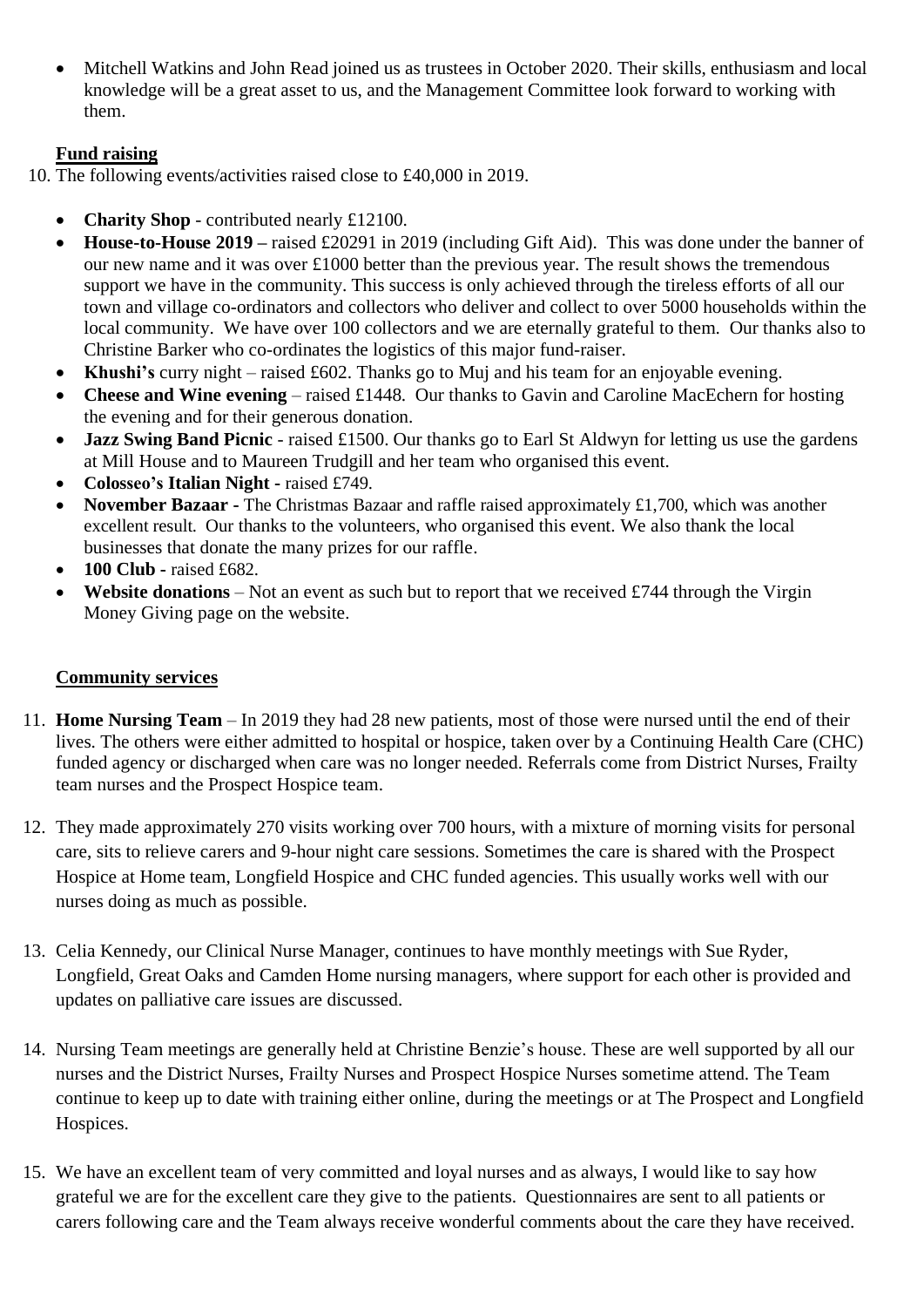- 16. As always, I would like to thank Celia Kennedy, our Clinical Nurse Manager, Emma and Jan, our Nursing Co-ordinators and all our excellent nurses and carers for the time and care they give, often at very short notice.
- 17. Covid-19 has resulted in the team being much busier than normal in 2020 particularly the Clinical Nurse Manager and the Co-ordinators. New working methods, additional reporting, meetings with the GCCG and CQC, management of PPE and at times reduced numbers in the team have all had its impact on workload.
- 18. I would like to pay particular tribute to Celia who established the Home Nursing Service over 20 years ago and the benefits that this has provided to our community are immeasurable. She has also managed the additional work arising from Covid-19 extremely well. Celia has decided to retire at the end of April 2021 and her skills, compassion, commitment, and contribution will be sorely missed. It will be a very difficult job to replace Celia. We have started the recruitment process and the role will be advertised externally.
- 19. **Prospect Hospice -** Our arrangement with Prospect continued in 2019 and the opportunity for our Fairford and Lechlade GPs to be able to refer patients to them remains highly valued. They provide end of life care and support to patients and their families.
- 20. **Edna Dawes Lunch Club - c£24,000 (net cost after members subs £16,000).** The Lunch Club continued to thrive in 2019 and was held twice a week. The membership for the two days was approximately 30. All the members enjoy the opportunity to socialise and get involved in a range of activities throughout the year. There were over 30 volunteers who helped with the Lunch Club and our thanks go to them and to Shirley Rice and Kate Barnes for all their hard work and efficient organisation. Our thanks also to Fairford Hospital for providing the venue.
- 21. Unfortunately, due to Covid-19, we suspended the Lunch Club operation in March 2020 and the situation is being kept under review.
- 22. **Fairford Young at Heart Club -** We renewed the funding for this monthly lunch club in 2019. It provided social activity and lunch for people with memory problems and their carers. This Club was also suspended in March 2020 due to Covid-19.
- 23. **Patients Transport Service - T**he patient transport service was busy as ever with over 700 drives taking patients to their medical appointments at GP surgeries and hospitals. We thank Val Harvey, our Transport Co-ordinator and all the volunteer drivers who provide such a valuable service to the community.
- 24. **People for You** In 2019 we provided funding to this charity to run the People for You service within our community and we committed to help fund this service for the next 3 years. This is a vital service that helps tackle loneliness and isolation within the community. It continued to provide a telephone service through 2020.
- 25. **Foot Care Clinic** In 2019 we helped 76 people with this service.
- 26. **Counselling - £5,000.** We continued to help fund the student counselling services at Farmors School, which is essential to the health and wellbeing of those in need of support. This helped provide over 900 counselling appointments in an academic year typically supporting over 80 students.
- 27. **Community First Responders –** We continue to support the CFR with funding for new equipment and cash flow management for defib installations.

### **General**

### **Fairford Outpatient Clinic**

28. The Outpatient Clinic continued to provide an extremely valuable community facility through the provision of clinics. Community Friends has a strong commitment to keeping this facility and its value to the community is demonstrated by: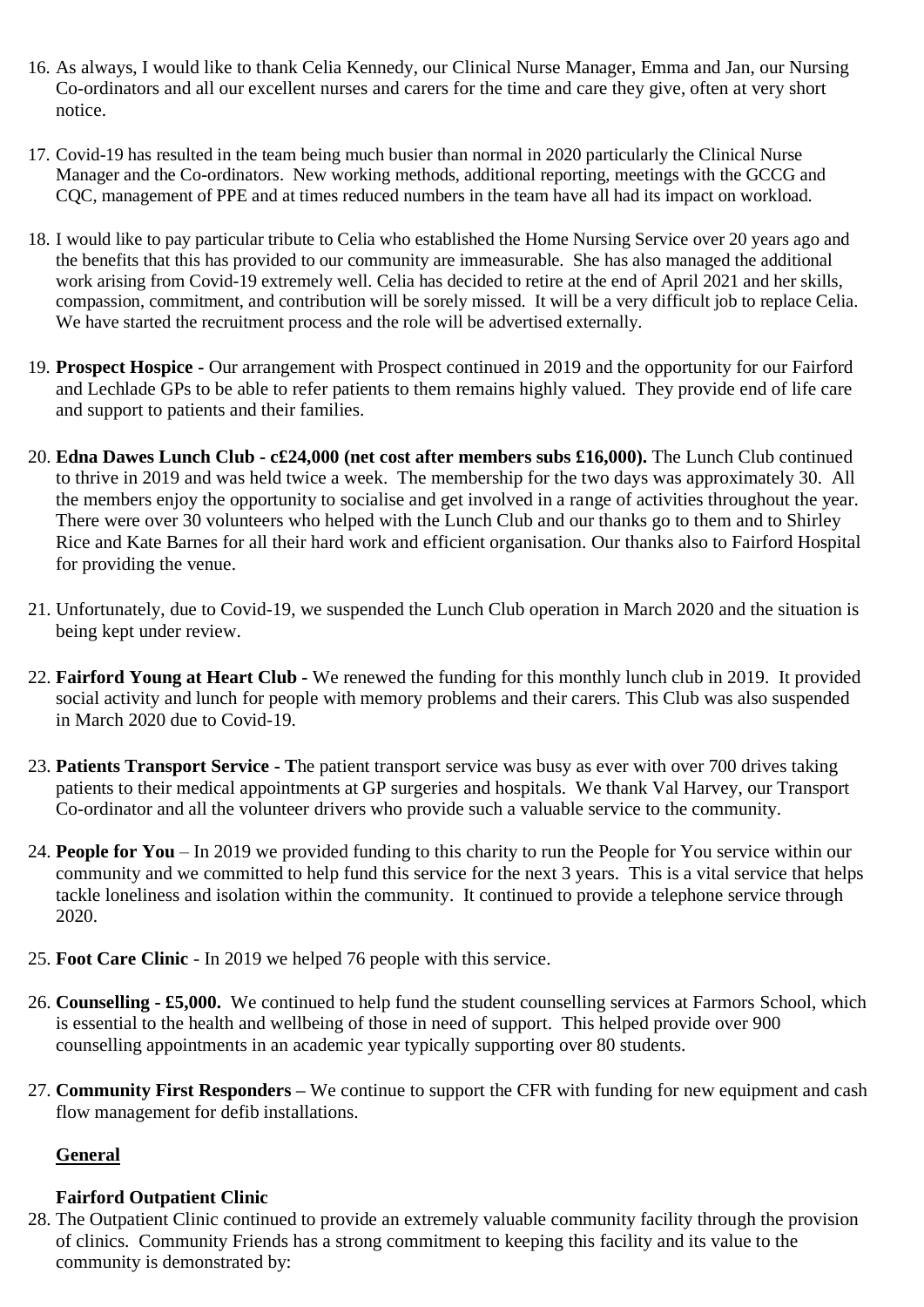- The provision of nearly 15-outpatient clinics/support groups in 2019.
- Over 5000 appointments at these clinics.
- 29. In addition to these the Fairford Hospital also hosts the Baby Hub and of course the Edna Dawes Lunch Club.

#### **Strategy Review 2019.**

- 30. The trustees held a Strategy Review meeting in May 2019 and one of the key outcomes of this was to review the way the charity operates and consider whether it can continue to be volunteer led with the increasing workload and the level of time and commitment required from a chairperson?
- 31. The current Chairman will be retiring by May 2022 and this date may be brought forward to September 2021 depending on personal circumstances.
- 32. The trustees are meeting to discuss this in detail in January 2021 and will consider whether to continue with a Volunteer Chair doing the bulk of the work or to employ a general manager/chief executive on a part time basis to run the operational activities of the Charity?

### **End of Chairman's Report.**

### **Agenda Item 5 – Treasurer's Report – Andrena Miles presented the 2019 Accounts.**

- 33. Separate sets of Accounts are required for the two Charity's for submission to the Charity Commission. In addition, we have produced a set of Consolidated Accounts that provides a full statement of the financial situation. The Accounts can be seen and downloaded on the Charity's website. The Treasurer presented the Consolidated Accounts.
- 34. Last year (2019) was a good year with in income of £151,538 and expenditure of £132,875 giving a surplus of £18,663. This was primarily due to an increase in bequests and H2H income of approximately £18,000. The total funds as at December 2019 stood at £569,384.
- 35. The Charity is in a reasonably stable position in 2020 considering that fund raising during the year has been virtually non-existent. The financial impact of covid-19 is covered under Agenda item 7 later. Fund raising is being explored and we will be looking for new ways of funding going forward. Ideas would be welcome.
- 36. GH thanked Andrena for preparing the accounts and looking after the finances through the year.

#### **Agenda Item 6 – Election of the Management Committee**

- 37. Members of the Management Committee are by definition Trustees of the Charities and have the associated legal responsibilities for the management of the Charity. The Trustees are the same for both Charities and they hold joint meetings for them both.
- 38. The Committee will select a Chairman at its first meeting in accordance with the Constitution.
- 39. The following are standing again on the Management Committee for both charities:

| Graham Hewitt    | <b>Ruth Berridge</b>   | <b>Shelley Welsh</b> |
|------------------|------------------------|----------------------|
| Jeff Dawson      | <b>Margaret Pursch</b> | Carole Topple        |
| Dr Graham Wallis | Andrena Miles          | Jennie Sanford       |
| Heather Finlay   | Ros Godden             | <b>Mitch Watkins</b> |
| John Read        |                        |                      |

The meeting unanimously agreed the election of the above members to both the Friends of Fairford Hospital and Friends of Fairford & Lechlade Communities Joint Management Committee.